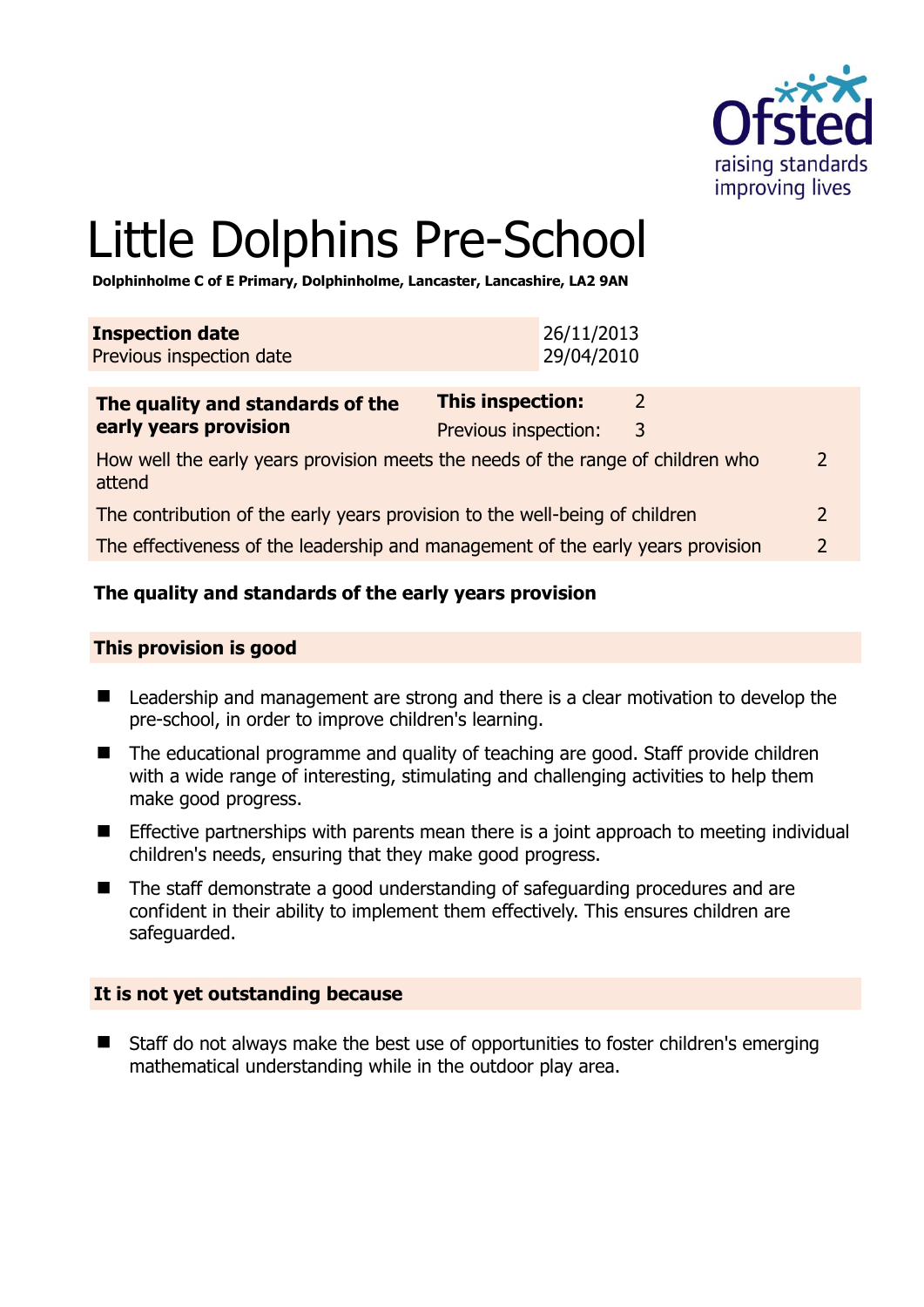#### **Information about this inspection**

Inspections of registered early years provision are:

- $\bullet$  scheduled at least once in every inspection cycle the current cycle ends on 31 July 2016
- scheduled more frequently where Ofsted identifies a need to do so, for example where provision was previously judged inadequate
- **•** brought forward in the inspection cycle where Ofsted has received information that suggests the provision may not be meeting the legal requirements of the Early Years Foundation Stage or where assessment of the provision identifies a need for early inspection
- **•** prioritised where we have received information that the provision is not meeting the requirements of the Early Years Foundation Stage and which suggests children may not be safe
- scheduled at the completion of an investigation into failure to comply with the requirements of the Early Years Foundation Stage.

The provision is also registered on the voluntary and compulsory parts of the Childcare Register. This report includes a judgment about compliance with the requirements of that register.

#### **Inspection activities**

- $\blacksquare$ The inspector held discussions with the manager, and spoke to the staff, children and parents.
- $\blacksquare$  The inspector observed activities in the inside and outside play areas
- The inspector looked at the system used for the observation, planning and assessment of children's learning.
- The inspector checked evidence of suitability and qualifications of practitioners working with children, the pre-school's self-evaluation form and improvement plan.

## **Inspector**

Jeanette Brookfield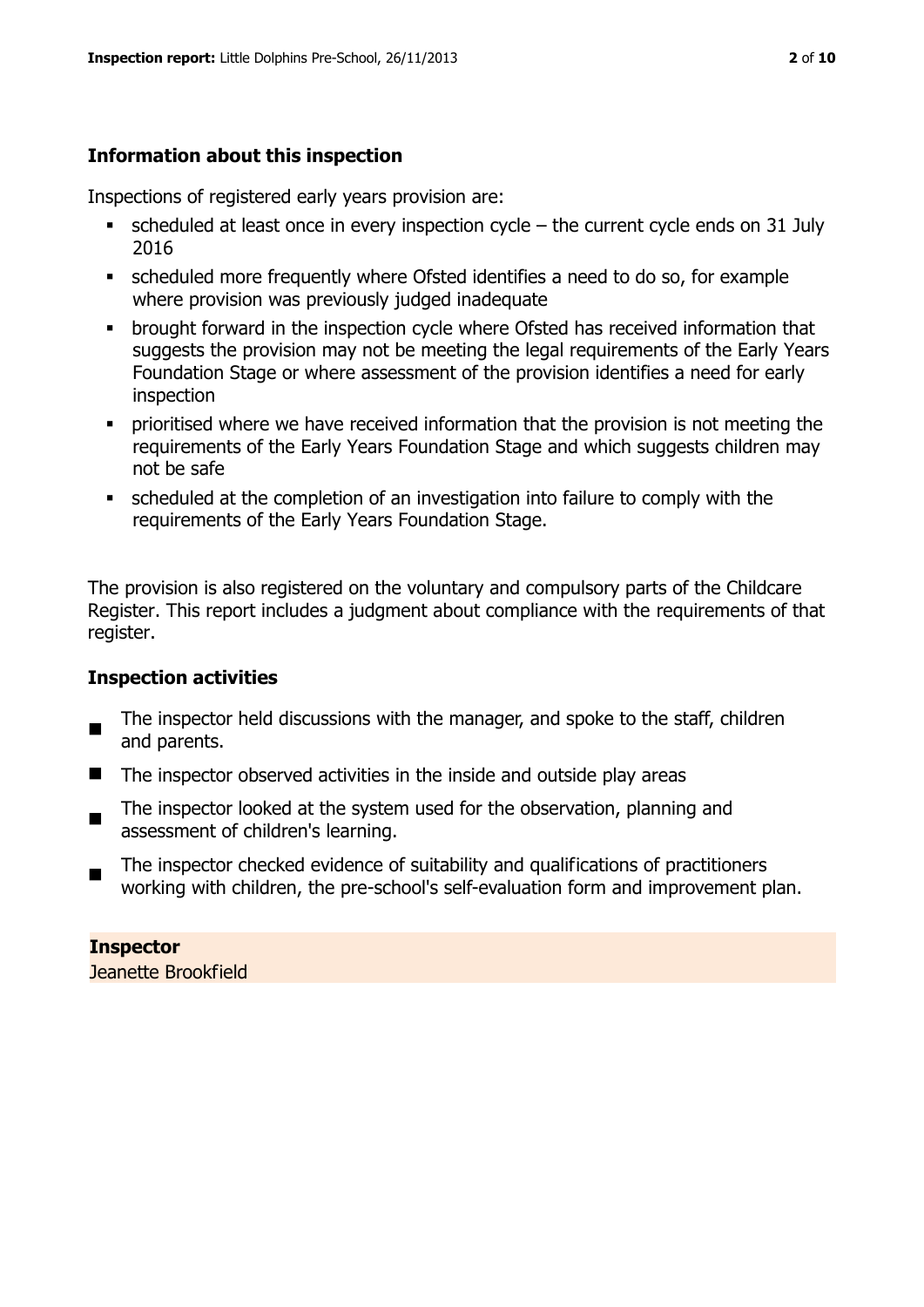#### **Full report**

#### **Information about the setting**

Little Dolphins Pre-School was registered in 1997 and is on the Early Years Register and both the compulsory and voluntary parts of the Childcare Register. It is managed by a committee and operates from rooms within Dolphinholme Church of England Primary School in the village of Dolphinholme, near Lancaster. The pre-school serves the local area and is accessible to all children. There is an enclosed area available for outdoor play.

The pre-school is open Monday to Friday from 8.45am to 3.15pm during term time only. Children attend for a variety of sessions. There are currently 26 children on roll, 24 of whom are in the early years age group. The pre-school receives funding for three- and four-year-olds. It employs six members of childcare staff. Of these, one holds Qualified Teacher Status, two hold an early years qualification at level 5, one holds level 4 and two hold level 3. The pre-school supports children with special educational needs and/or disabilities, and children who speak English as an additional language.

#### **What the setting needs to do to improve further**

#### **To further improve the quality of the early years provision the provider should:**

 $\blacksquare$  promote children's mathematical awareness in the outdoor area, for example, by using a wide range of props and resources to provide opportunities for children to explore mathematical language and concepts.

#### **Inspection judgements**

#### **How well the early years provision meets the needs of the range of children who attend**

Staff have a good understanding of the learning and development requirements and how children learn. Consequently, they plan a good range of rich and diverse play opportunities which capture and engage the imaginations of all of the children. Planning is based on children's individual next steps and interests. For example, children's interest in castles leads to a role play castle being set up where children pretend to be princesses and other imaginary characters. Children's next steps in learning are informed from purposeful, ongoing observations of what they know and can do. Staff track the children's achievements efficiently and this enables them to successfully complete the progress check for children aged two and identify any gaps in children's learning quickly. Where children's starting points are below those of other children of their age, practitioners support them very well in order to close the achievement gap. As a result, all children, including those with special educational needs and/or disabilities and who speak English as an additional language. make good progress in relation to their starting points. This means that children are very well prepared for the next stage in their learning, such as going to school.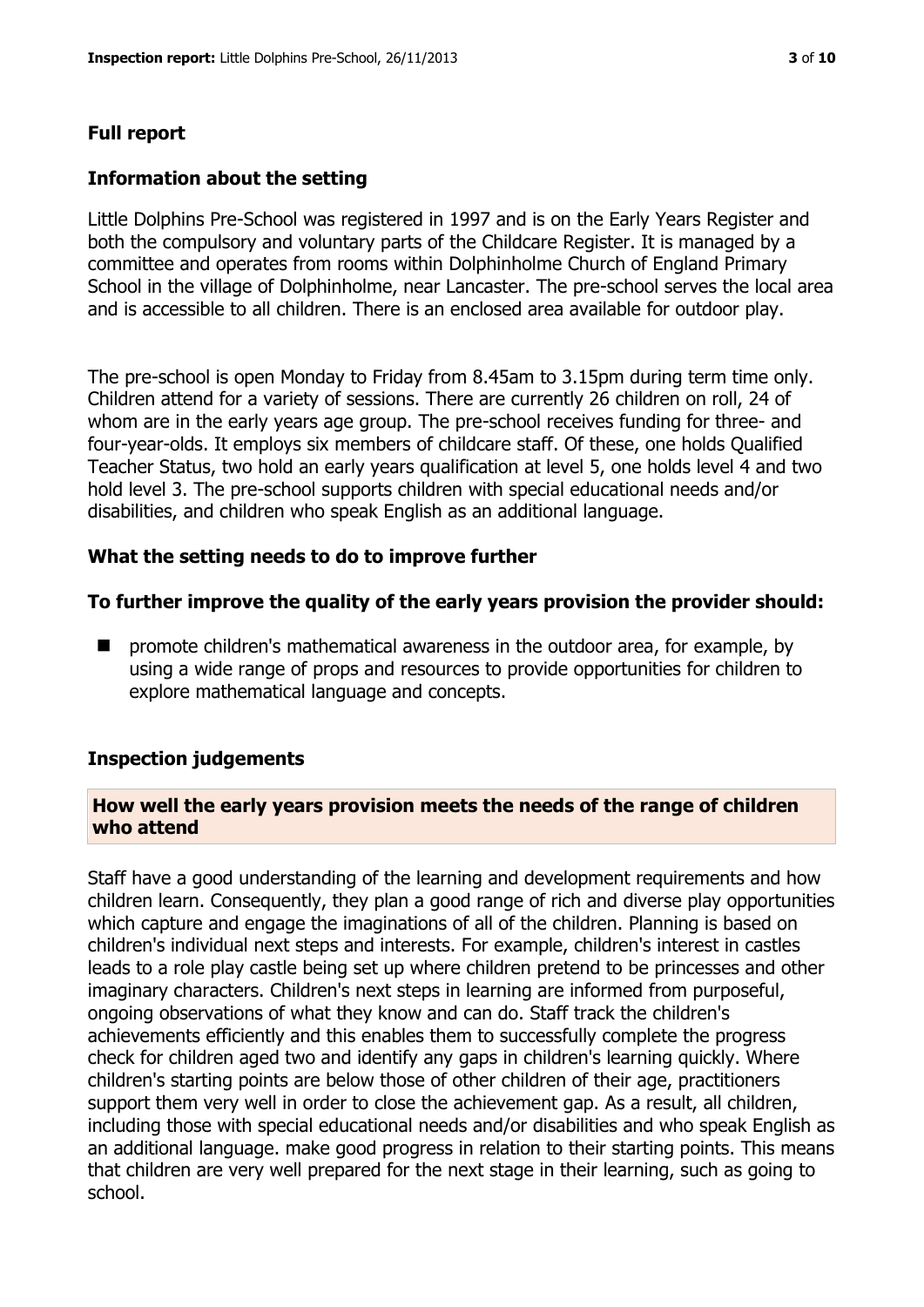The small, experienced staff team know their key children very well. This is combined with teaching which is consistently good. Children's mathematical skills are enhanced as staff encourage them to count to 10 and beyond. They make shapes with play dough and build with blocks and other connecting resources. In the outdoors, staff encourage the children to identify colour when using chunky chalks to draw various shapes in the shallow tray. There is a play shed with a play kitchen and further resources. However, there is scope for staff to develop children's mathematical awareness further in the outdoor area for example, by using a wide range of props and resources to provide opportunities for children to explore mathematical language and concepts. The children show good communication skills. They are eloquent and confident as they have a wide range of opportunities to talk to other children, staff and visitors about what they can do. Staff contribute towards children's language development as they engage fully with children in their play. For example, when playing in the kitchen outdoors, children ask staff to guess what they have in their tin. Staff respond thoughtfully, asking them questions, such as 'can I eat it?' and 'is it tasty?'. Children learn about the wider world through discussions and activities. They celebrate various cultural and religious festivals and access resources reflecting positive images of diversity. These positive activities extend children's knowledge and help them learn about other people and communities around the world.

Children are busy and engaged in their play within the pre-school. For example, they dress up as doctors and pretend to treat their 'patients'. They talk about what they will need to make them better and use pencils and paper to write comments about what they are doing. This supports their early handwriting skills as they give meaning to the marks they make. Children further develop their mark-making skills as they use large chalks on the wall mounted chalkboard in the outdoor area and hold pencils correctly to draw pictures. They have a wide range of opportunities to develop their physical skills. For example, they move wooden blocks about in a wheelbarrow in the outdoor play area and ride around on bikes and pedal cars. Children use information and communication technology skills efficiently. They press buttons on cause-and-effect toys, and use the computer to play interactive games. This effectively promotes children's natural curiosity to experiment and to find out how things happen. Parents are invited to view the 'learning journals' whenever they wish and make comments on how their children are progressing. There is an ongoing exchange of information between the key person and parents using a daily diary, which enables them to successfully exchange any achievements the children make. Parents have opportunities to discuss the progress of their children in more depth at arranged times if they wish. This means both parents and staff are fully meeting the needs of children's learning effectively.

#### **The contribution of the early years provision to the well-being of children**

Children are well settled and secure and they enjoy trusting relationships with staff, who, in turn, are very caring towards children and treat them with respect and affection. This results in the warm, happy atmosphere that is clearly evident at this pre-school and means that children's emotional well-being is well fostered. Children are eager to be involved with play activities because staff understand and respond to their individual needs. For example, when a child brings in a favourite teddy, the staff plan a teddy bears'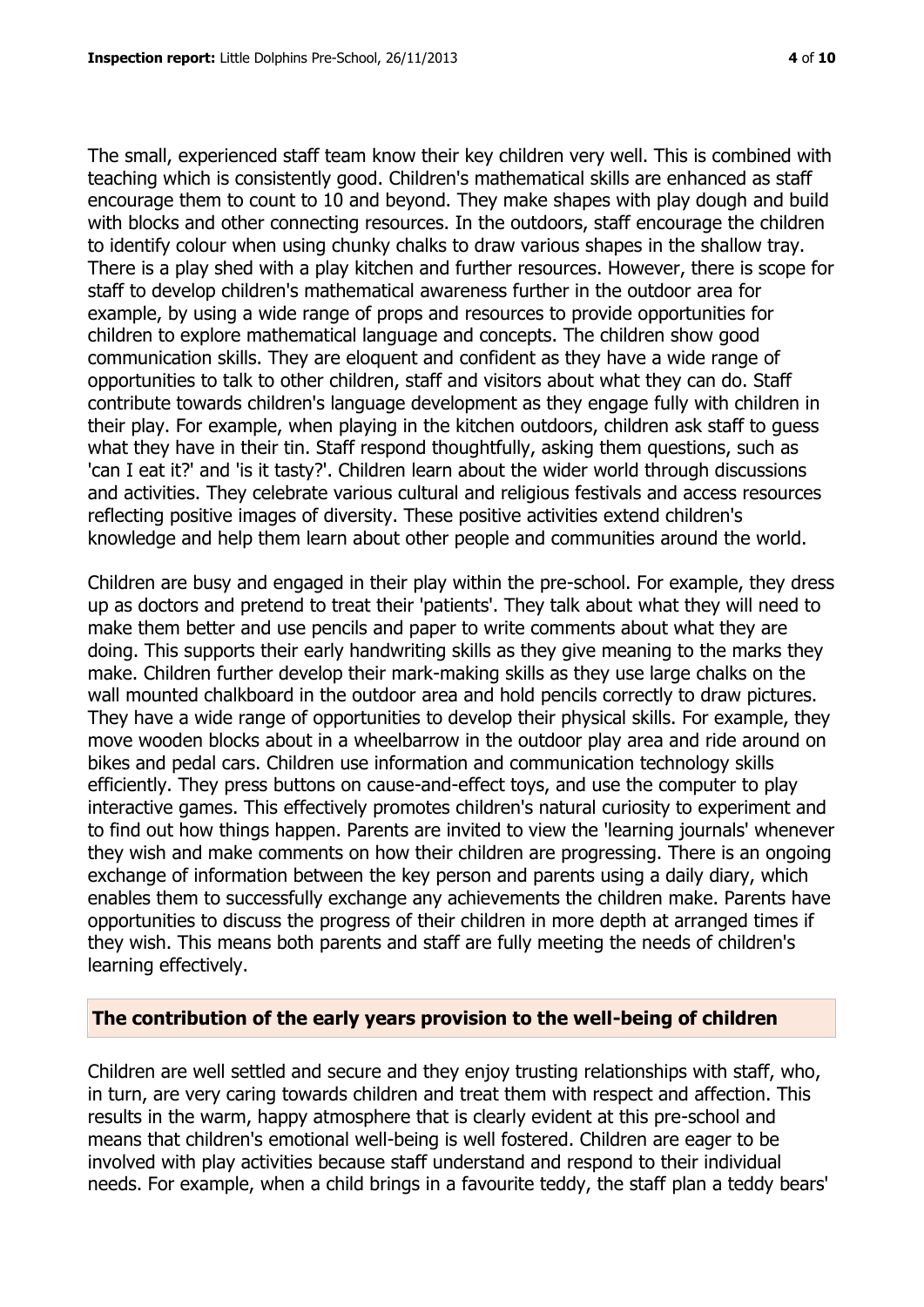picnic for the children to enjoy. All children have a key person who supports them in their learning and care to meet their individual needs. The key person develops effective channels of communication with parents to ensure children's changing needs are continually met. Staff have high expectations of children and are aware of their capabilities.

Children are accommodated in a clean, comfortable environment that is secure and well maintained. The learning environment is stimulating and the resources are of good quality. They are appropriate for the ages and development of the children and cover all areas of learning. These are easily accessible and help children to gain independence as they choose with what and where they play. Children's independence is further promoted as they learn important skills, such as hand washing, putting on their own coats and serving themselves at snack time. Staff are well deployed at all times and are effective role models. Children's good behaviour is promoted through the reinforcement of clear rules and boundaries and through staff offering regular praise and encouragement. Children behave well and show good care and consideration for one another. This promotes children's self-confidence and self-esteem. Staff promote a culture of healthy lifestyles because they plan daily activities that promote healthy eating and regular exercise. Children develop a good understanding of safety through daily routines. For example, they know the nursery rules and are encouraged to tidy after themselves to prevent trip hazards. Staff talk to them about safe actions and behaviours, such as not running in doors or waving their placemats about. They also learn how to keep themselves safe in an emergency as they practise regular fire drills.

Parents share a range of information when children begin at the pre-school. They complete an 'all about me' book which enables staff to provide continuity in children's personal, emotional and physical well-being. Parents speak very highly of the procedures put in place, and the care shown by staff to help children to settle and to effectively manage the transition from home to the pre-school. Children's transition to school is sensitively organised to provide the children with a smooth move into full-time education. Staff liaise with reception teachers who visit the pre-school and they share information about children's characteristics and development. As a result, children are well prepared for the next stages in their learning.

#### **The effectiveness of the leadership and management of the early years provision**

The manager has a secure understanding of her responsibilities for meeting both the safeguarding and welfare requirements and the learning and development requirements of the Statutory framework for the Early Years Foundation Stage. There are robust procedures for recruiting staff and a thorough induction process. This ensures that all staff working with the children are suitable to do so and competent to fulfil their roles. Children are well protected through clear safeguarding procedures. All staff complete child protection training and have a good understanding of their responsibilities in this area. As a result, staff are aware of their responsibilities and know what actions to take in the event of any child protection concerns. Risk assessments and daily checks of the premises and resources effectively reduce the chance of accidental injury. Staff keep accurate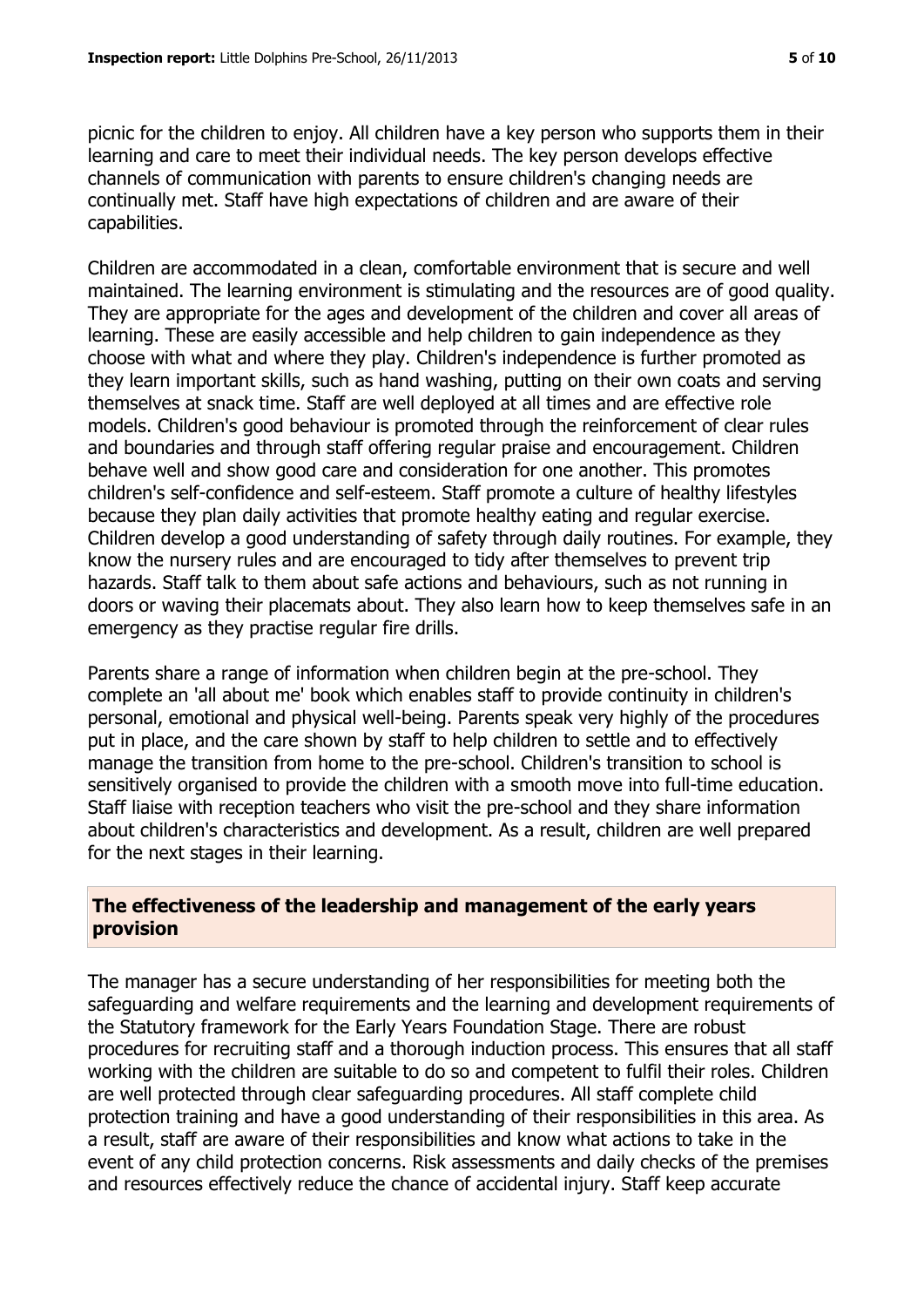records of accidents and first aid treatments administered to children. Documentation for the safe and effective management of the setting is very well organised, regularly reviewed and updated to take account of best practice. This ensures children's safety and well-being are effectively promoted.

The manager successfully monitors the planning and delivery of the educational programmes by meeting with staff and by conducting peer observations. This helps to improve the quality of the learning for all children. Key persons know the children they care for well, and tracking documentation shows children are progressing at expected levels for their age. Staff meetings and regular discussions about the focused activities offered help staff to monitor the delivery of the educational programmes. This in turn helps them to provide a balance of good adult-led and child-initiated activities. As a result, they promote the seven areas of learning effectively, to enhance children's learning. Appraisal and supervision sessions are undertaken to help improve practice and to increase confidence, which in turn helps to provide a better quality of care for the children. Staff are motivated and keen to develop the pre-school. They are encouraged by the manager and committee to attend training to develop their knowledge and understanding. Good attention is paid to self-evaluation and promoting continuous development. Parents and staff are involved in this process to ensure that their views are considered when planning future improvements. The new manager and her team have worked hard and have successfully completed the recommendations from the previous inspection. This shows their commitment to continuing improvement.

Parents speak very highly about their relationships with staff and are pleased with the care that their children receive. For example, they describe the pre-school as, 'amazing' and explain that the 'care and attention they have for the children is great'. They appreciate discussions with staff each day where they are told about the activities their child has enjoyed. Newsletters, daily diaries and a notice board ensure parents are kept up to date with the forthcoming events. Secure partnerships are in place with other agencies and the other settings the children attend to ensure continuity of care and learning. This ensures that children's specific needs are assessed and all children are supported in making good progress.

#### **The Childcare Register**

| The requirements for the compulsory part of the Childcare Register are | Met |
|------------------------------------------------------------------------|-----|
| The requirements for the voluntary part of the Childcare Register are  | Met |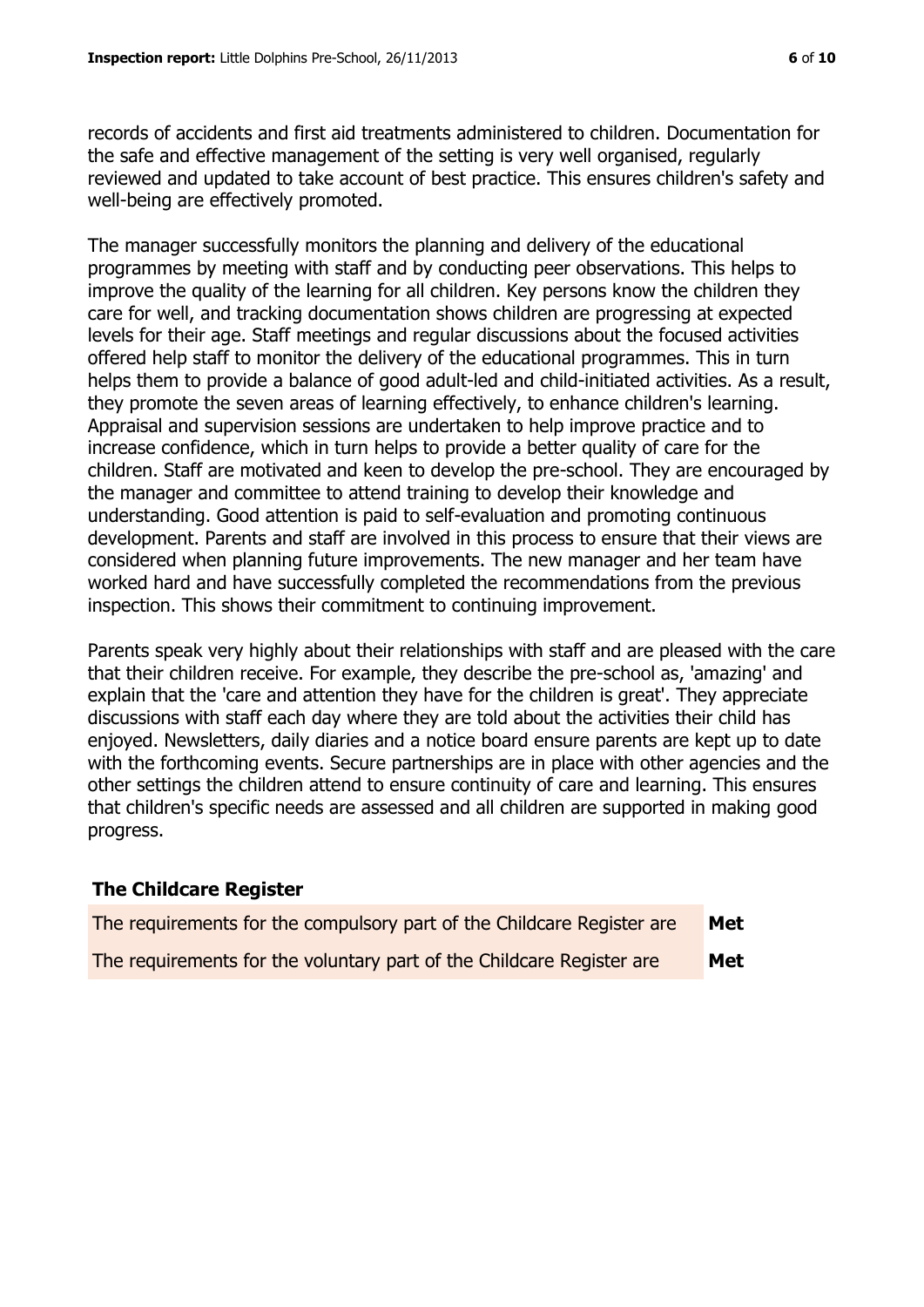### **What inspection judgements mean**

#### **Registered early years provision**

| <b>Grade</b> | <b>Judgement</b>        | <b>Description</b>                                                                                                                                                                                                                                                                                                                                                                                |
|--------------|-------------------------|---------------------------------------------------------------------------------------------------------------------------------------------------------------------------------------------------------------------------------------------------------------------------------------------------------------------------------------------------------------------------------------------------|
| Grade 1      | Outstanding             | Outstanding provision is highly effective in meeting the needs<br>of all children exceptionally well. This ensures that children are<br>very well prepared for the next stage of their learning.                                                                                                                                                                                                  |
| Grade 2      | Good                    | Good provision is effective in delivering provision that meets<br>the needs of all children well. This ensures children are ready<br>for the next stage of their learning.                                                                                                                                                                                                                        |
| Grade 3      | Requires<br>improvement | The provision is not giving children a good standard of early<br>years education and/or there are minor breaches of the<br>safeguarding and welfare requirements of the Early Years<br>Foundation Stage. It will be monitored and inspected within<br>twelve months of the date of this inspection.                                                                                               |
| Grade 4      | Inadequate              | Provision that is inadequate requires significant improvement<br>and/or enforcement action. The provision is failing to give<br>children an acceptable standard of early years education and/or<br>is not meeting the safeguarding and welfare requirements of<br>the Early Years Foundation Stage. It will be monitored and<br>inspected again within six months of the date of this inspection. |
| Met          |                         | The provision has no children on roll. The inspection judgement<br>is that the provider continues to meet the requirements for<br>registration.                                                                                                                                                                                                                                                   |
| Not met      |                         | The provision has no children on roll. The inspection judgement<br>is that the provider does not meet the requirements for<br>registration.                                                                                                                                                                                                                                                       |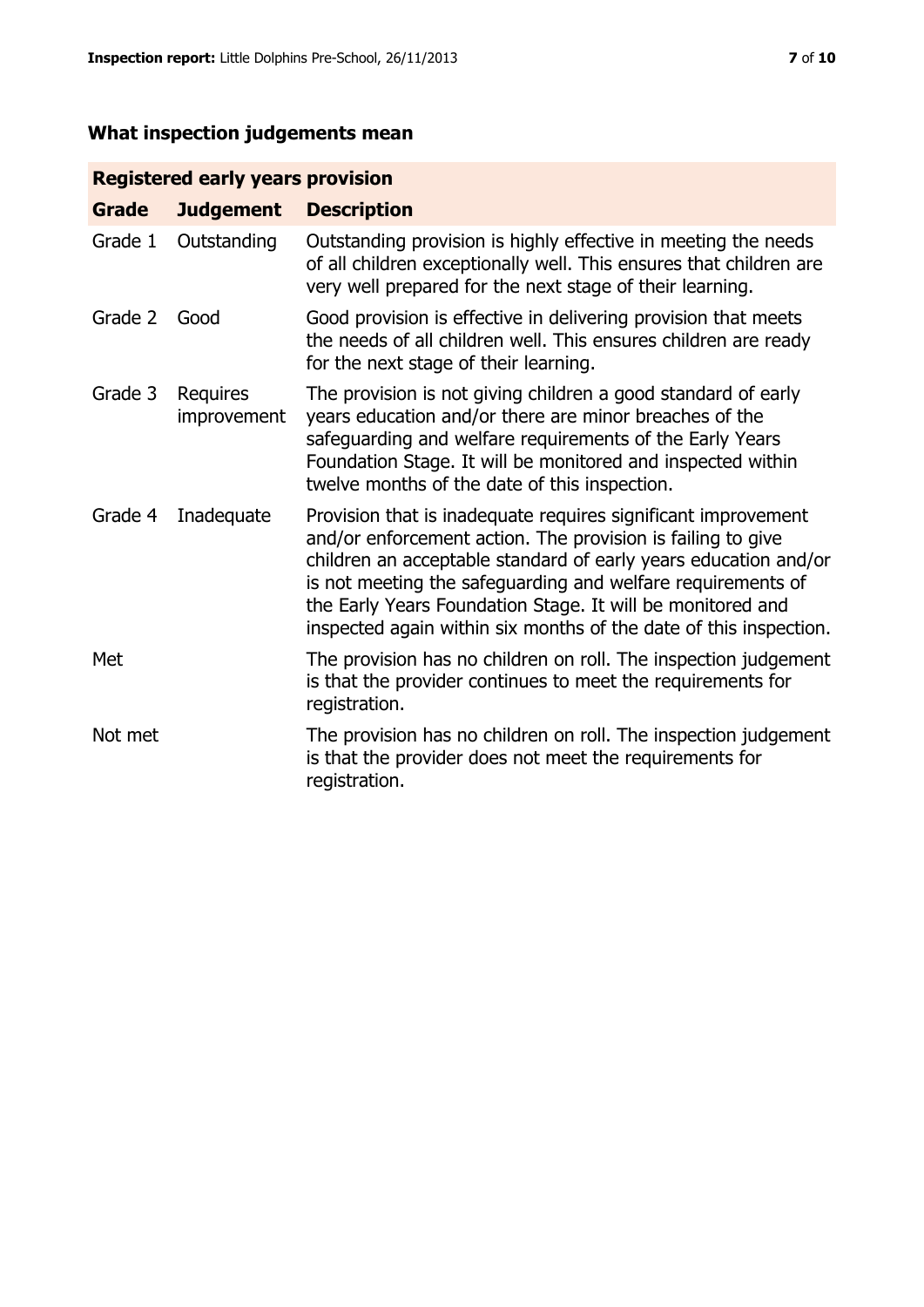#### **Inspection**

This inspection was carried out by Ofsted under sections 49 and 50 of the Childcare Act 2006 on the quality and standards of provision that is registered on the Early Years Register. The registered person must ensure that this provision complies with the statutory framework for children's learning, development and care, known as the Early Years Foundation Stage.

#### **Setting details**

| Unique reference number       | 309736                               |
|-------------------------------|--------------------------------------|
| <b>Local authority</b>        | Lancashire                           |
| <b>Inspection number</b>      | 870677                               |
| <b>Type of provision</b>      |                                      |
| <b>Registration category</b>  | Childcare - Non-Domestic             |
| Age range of children         | $0 - 17$                             |
| <b>Total number of places</b> | 19                                   |
| Number of children on roll    | 26                                   |
| <b>Name of provider</b>       | Little Dolphins Pre-School Committee |
| Date of previous inspection   | 29/04/2010                           |
| <b>Telephone number</b>       | 01524 791 530                        |

Any complaints about the inspection or the report should be made following the procedures set out in the guidance *'Complaints procedure: raising concerns and making complaints* about Ofsted', which is available from Ofsted's website: www.ofsted.gov.uk. If you would like Ofsted to send you a copy of the guidance, please telephone 0300 123 4234, or email enquiries@ofsted.gov.uk.

#### **Type of provision**

For the purposes of this inspection the following definitions apply:

Full-time provision is that which operates for more than three hours. These are usually known as nurseries, nursery schools and pre-schools and must deliver the Early Years Foundation Stage. They are registered on the Early Years Register and pay the higher fee for registration.

Sessional provision operates for more than two hours but does not exceed three hours in any one day. These are usually known as pre-schools, kindergartens or nursery schools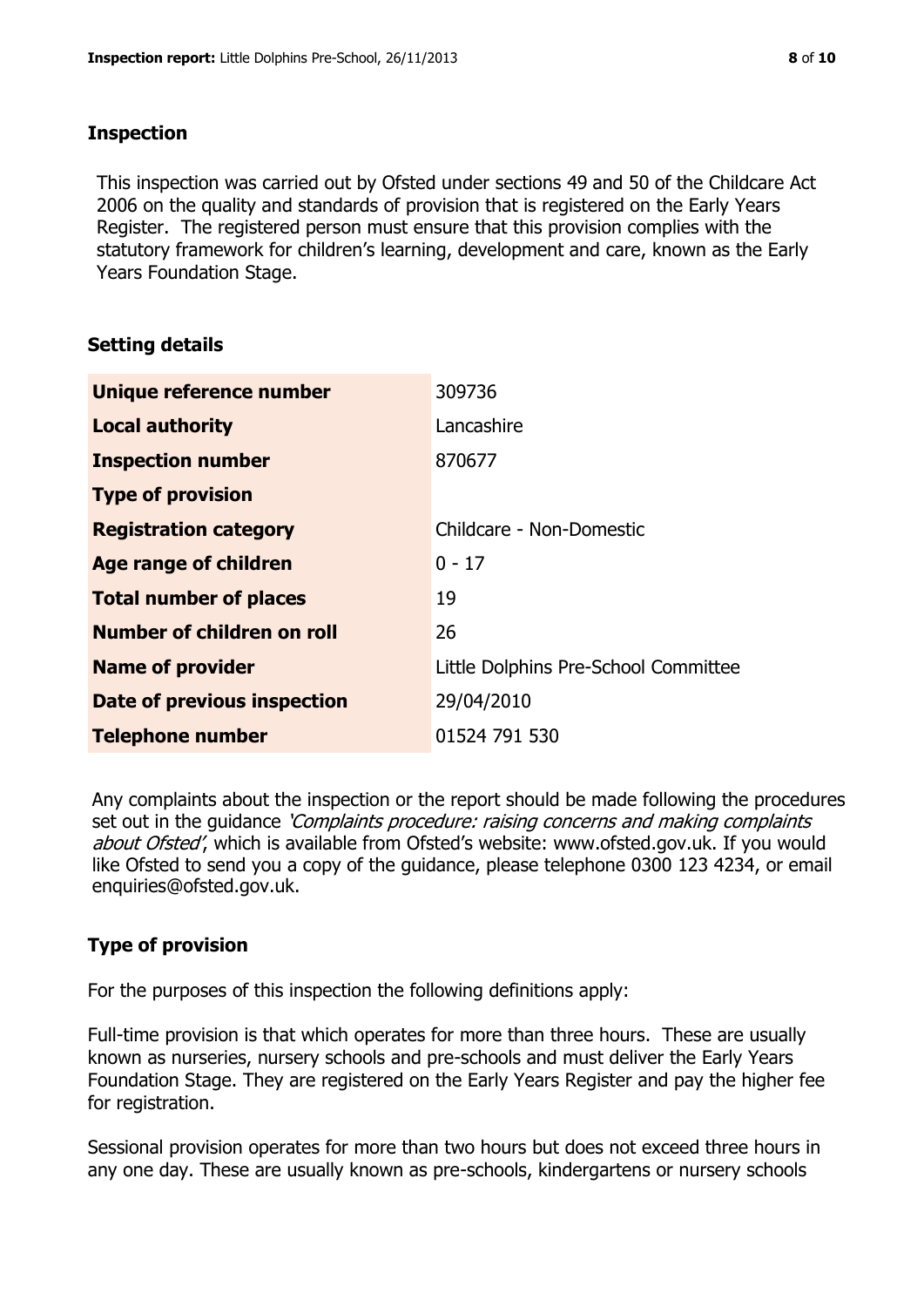and must deliver the Early Years Foundation Stage. They are registered on the Early Years Register and pay the lower fee for registration.

Childminders care for one or more children where individual children attend for a period of more than two hours in any one day. They operate from domestic premises, which are usually the childminder's own home. They are registered on the Early Years Register and must deliver the Early Years Foundation Stage.

Out of school provision may be sessional or full-time provision and is delivered before or after school and/or in the summer holidays. They are registered on the Early Years Register and must deliver the Early Years Foundation Stage. Where children receive their Early Years Foundation Stage in school these providers do not have to deliver the learning and development requirements in full but should complement the experiences children receive in school.